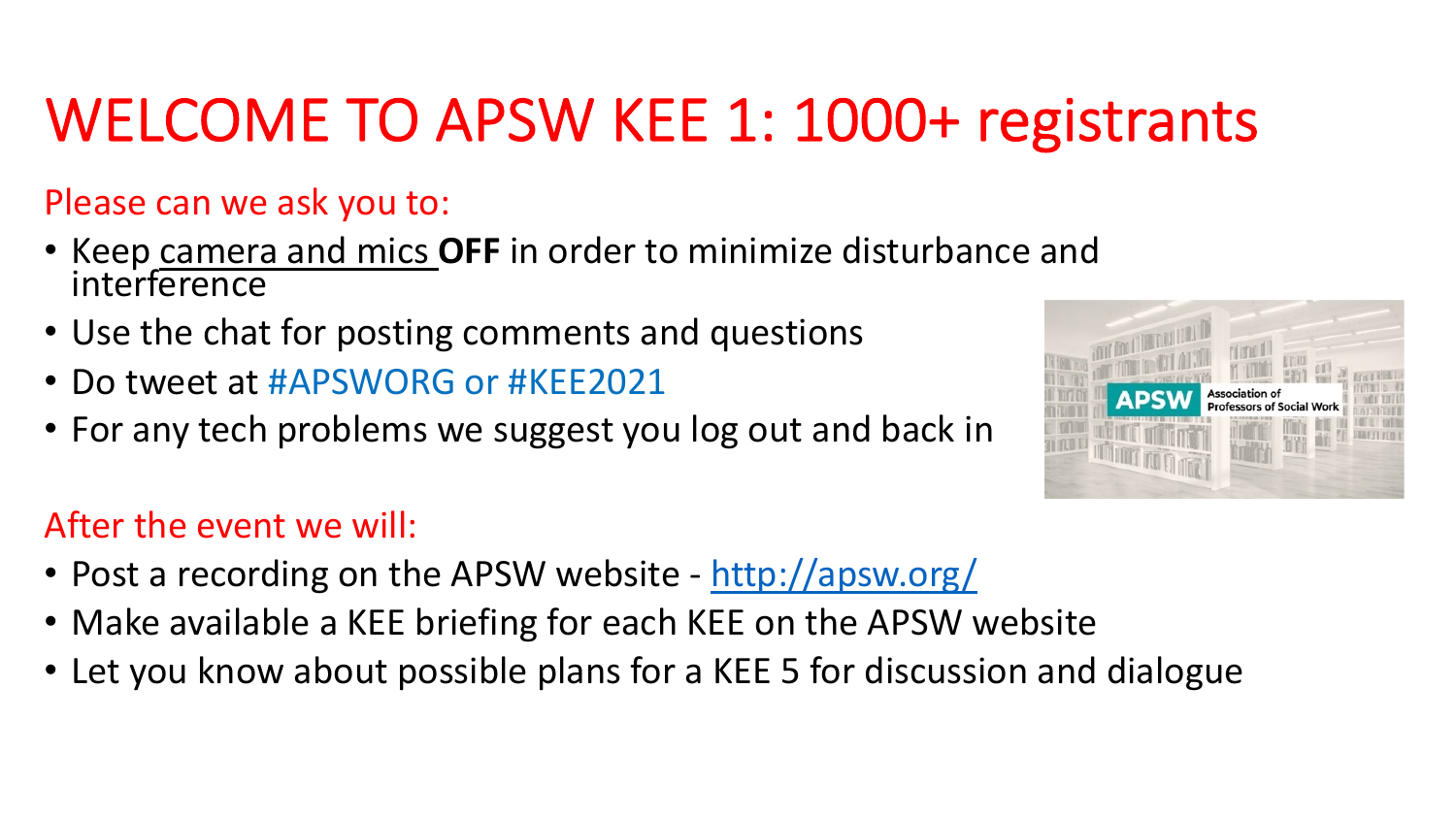### **CHILDREN'S SOCIAL WORK AND SOCIAL CARE**

Knowledge and Evidence Event 1: Alternative Service Delivery Models

**Professors Marian Brandon, Eileen Munro and Nicky Stanley APSW May 21**

#APSWORG or #KEE2021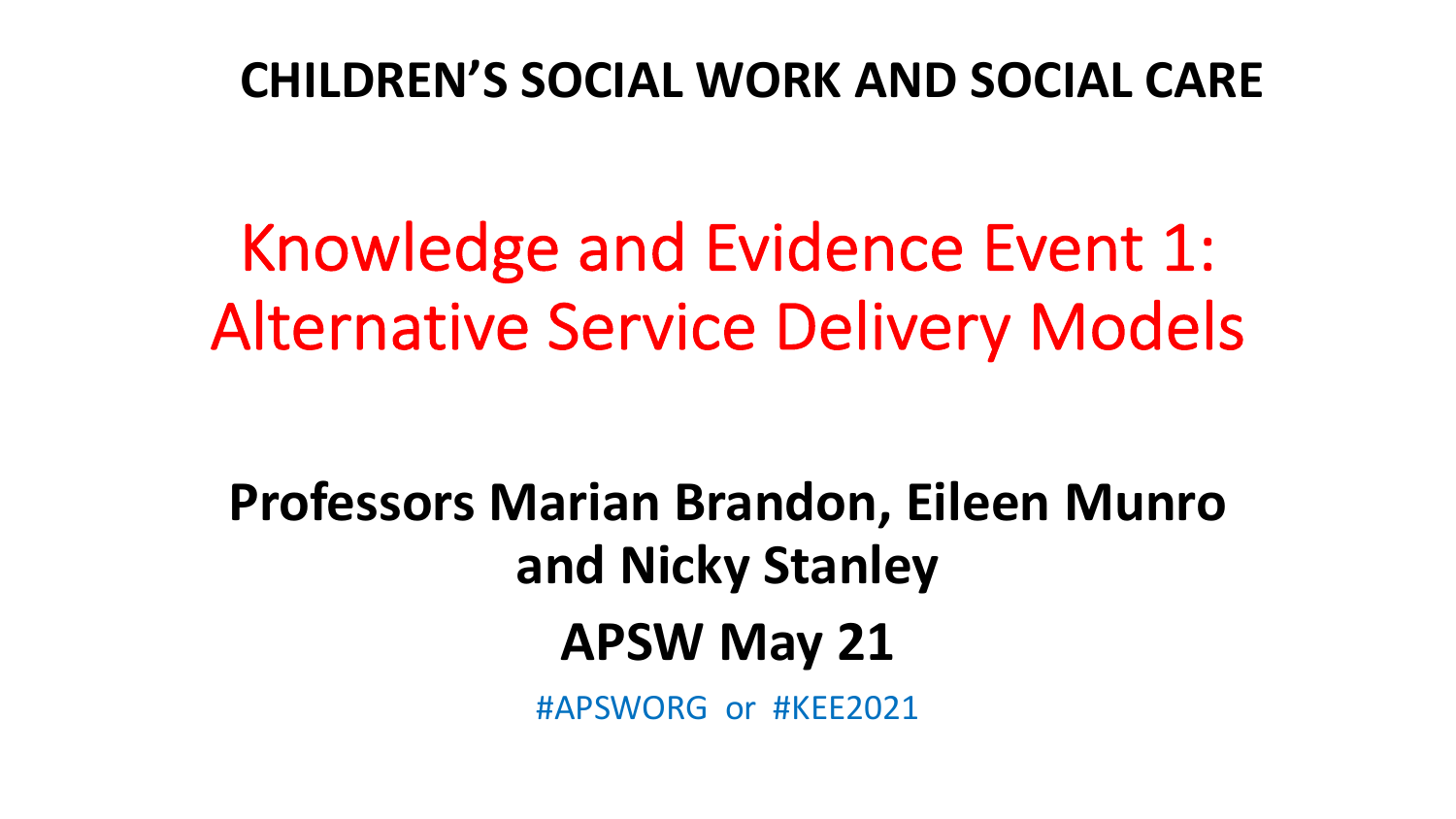

# Lessons from National Analyses of SCRs 2003-2017

Marian Brandon Emeritus Professor of Social Work University of East Anglia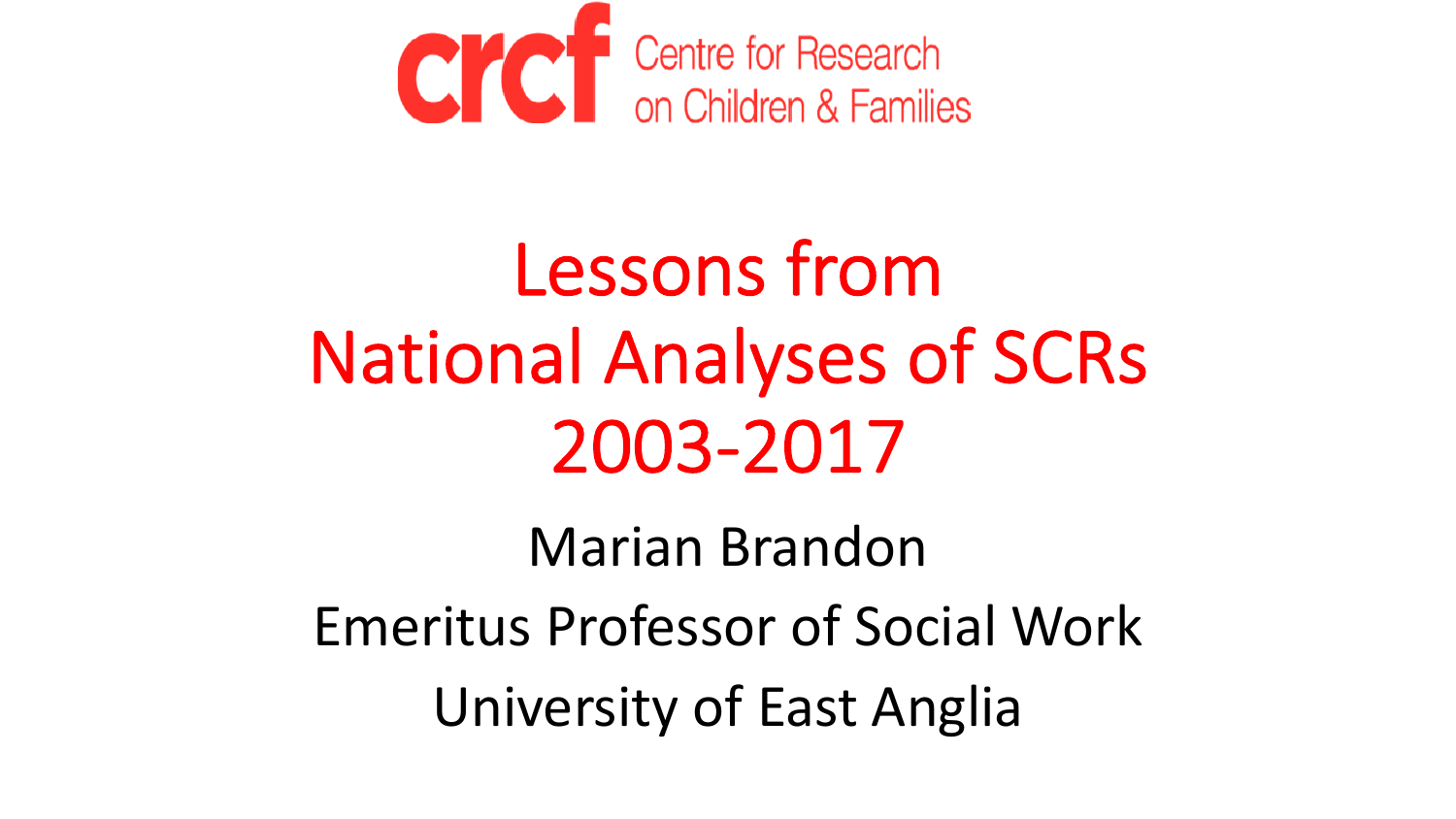SCRs 2003-2017 - most recently *Complexity and Challenge: a triennial analysis of SCRs 2014-17*  (Brandon, Sidebotham et al 2020)

**Complexity of children's and families' lives**

Complex, cumulative nature of vulnerability, risk and harm (including mounting poverty)

**Challenge facing professionals**

Working with family complexity in the context of deepening austerity and cuts

Protecting all children from harm is not possible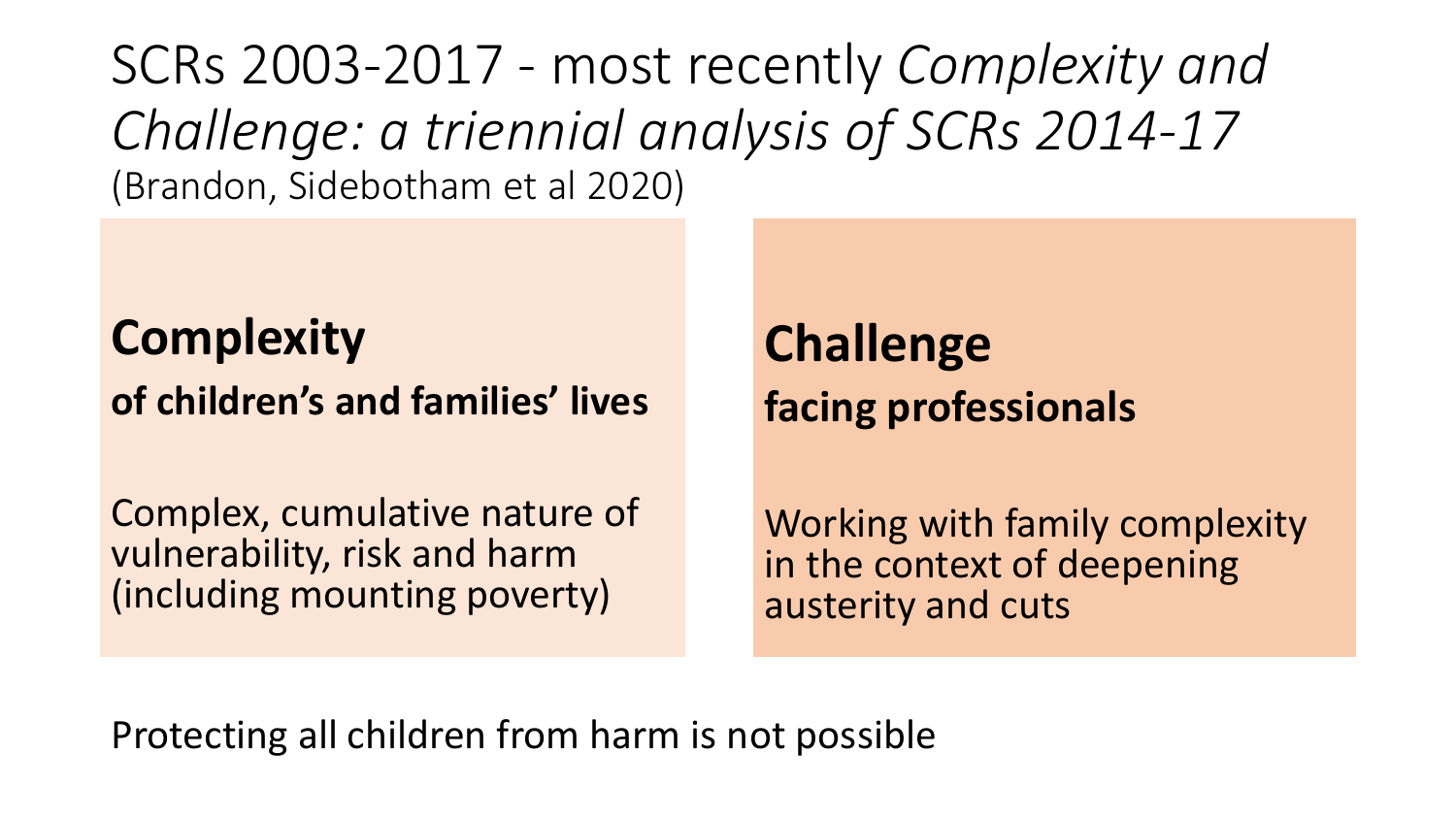## The CP system is protecting children (SCRs, England 2005-2017)



#### **Child death related to maltreatment**

- Around 26-28 child deaths directly related to maltreatment per year
- This rate has been relatively stable, **not** National Panel Jan 2021)
- 2014-17 15% of SCRs with child on child protection plan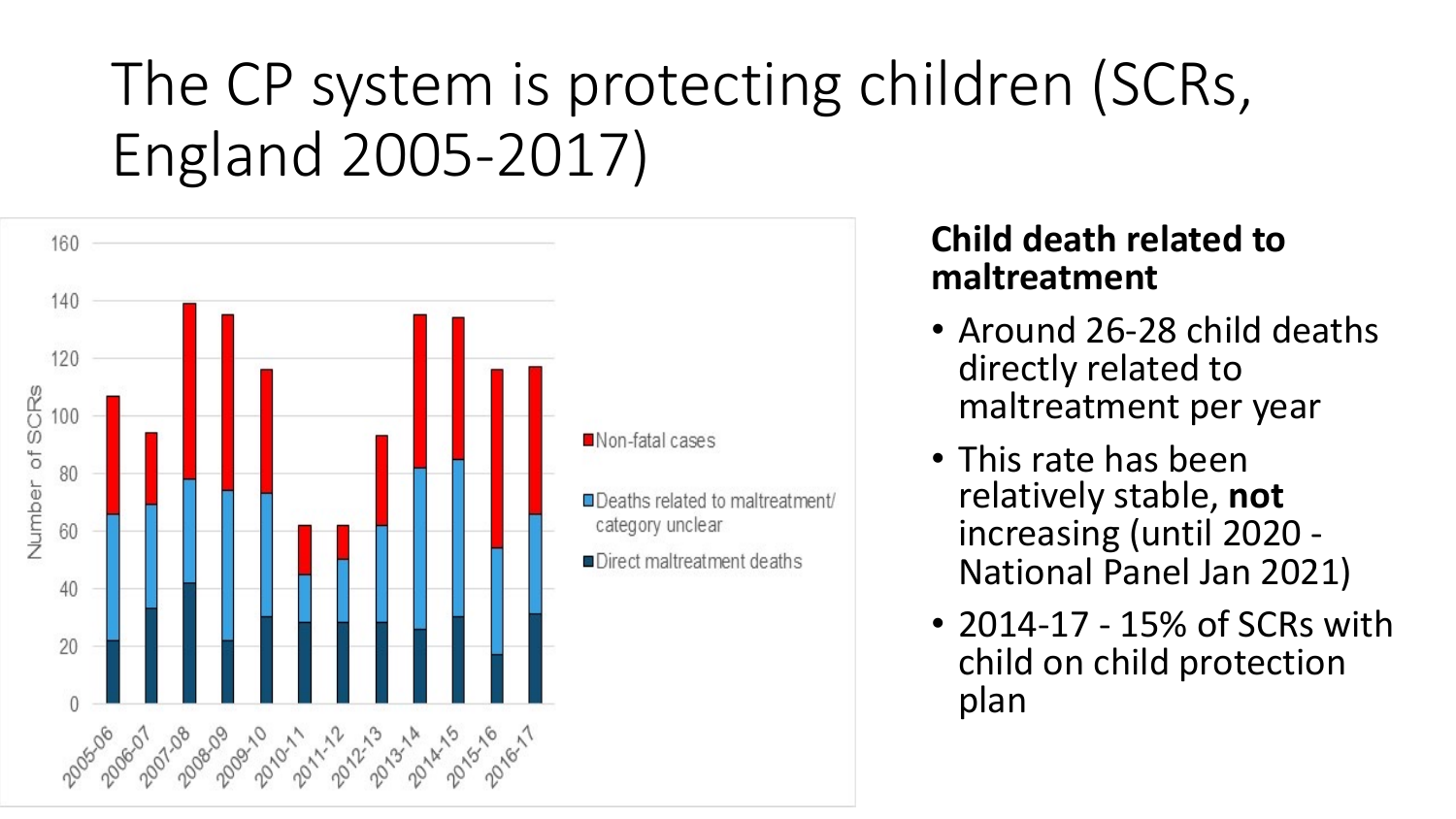## Need for support/protection and responsive boundaries - over time

| <b>CSC involvement</b><br>2014-7                            | <b>Percentage of cases</b><br>$n = 278$ |
|-------------------------------------------------------------|-----------------------------------------|
| Open case                                                   | 55%                                     |
| Previously known, closed<br>case (inc with past CP<br>plan) | 22%                                     |
| Case referred, below<br>threshold                           | 6%                                      |
| Never known to CSC                                          | 16%                                     |

- Throughout our SCR analyses since 2003, around half of the children were **not** part of an 'open case' to CSC
- But less than 1 in 5 children had 'never' been known to CSC
- Importance of support for known vulnerabilities over time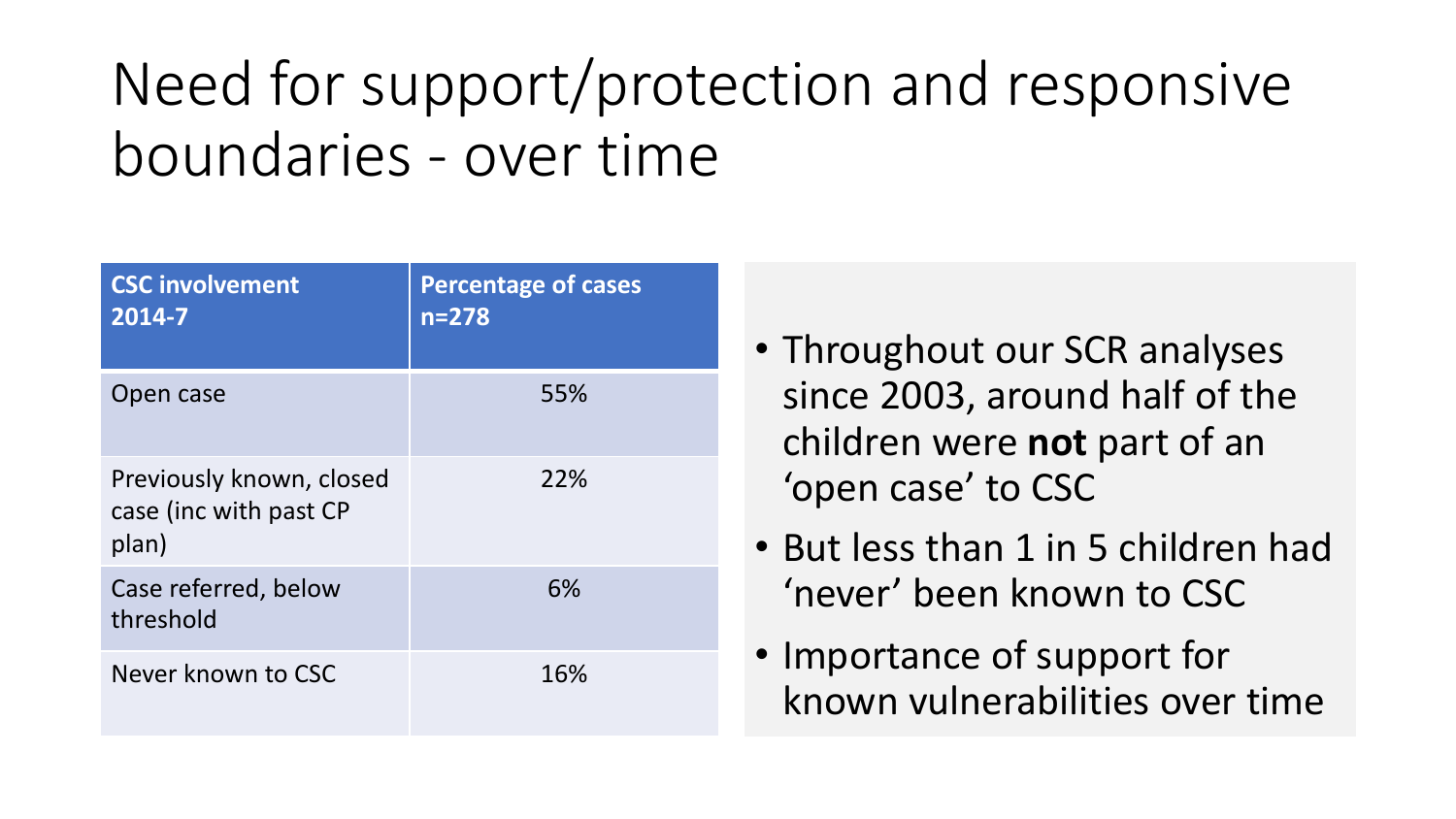### Key messages

- Where children die or are seriously harmed through abuse there is a high level of complexity and individual differences between each case. Children cannot always be protected.
- The boundaries between services and levels of need and harm should be fluid and responsive as intended by the Children Act 1989. Most children had been known to children's social care in the past if not at the time of death/harm. Children and families with known vulnerabilities may need services long term.
- Trusting relationships with families are the best route to seeing when things are going badly wrong.
- Trusting professional relationships within and across agencies make it easier to protect children, support families and share information safely.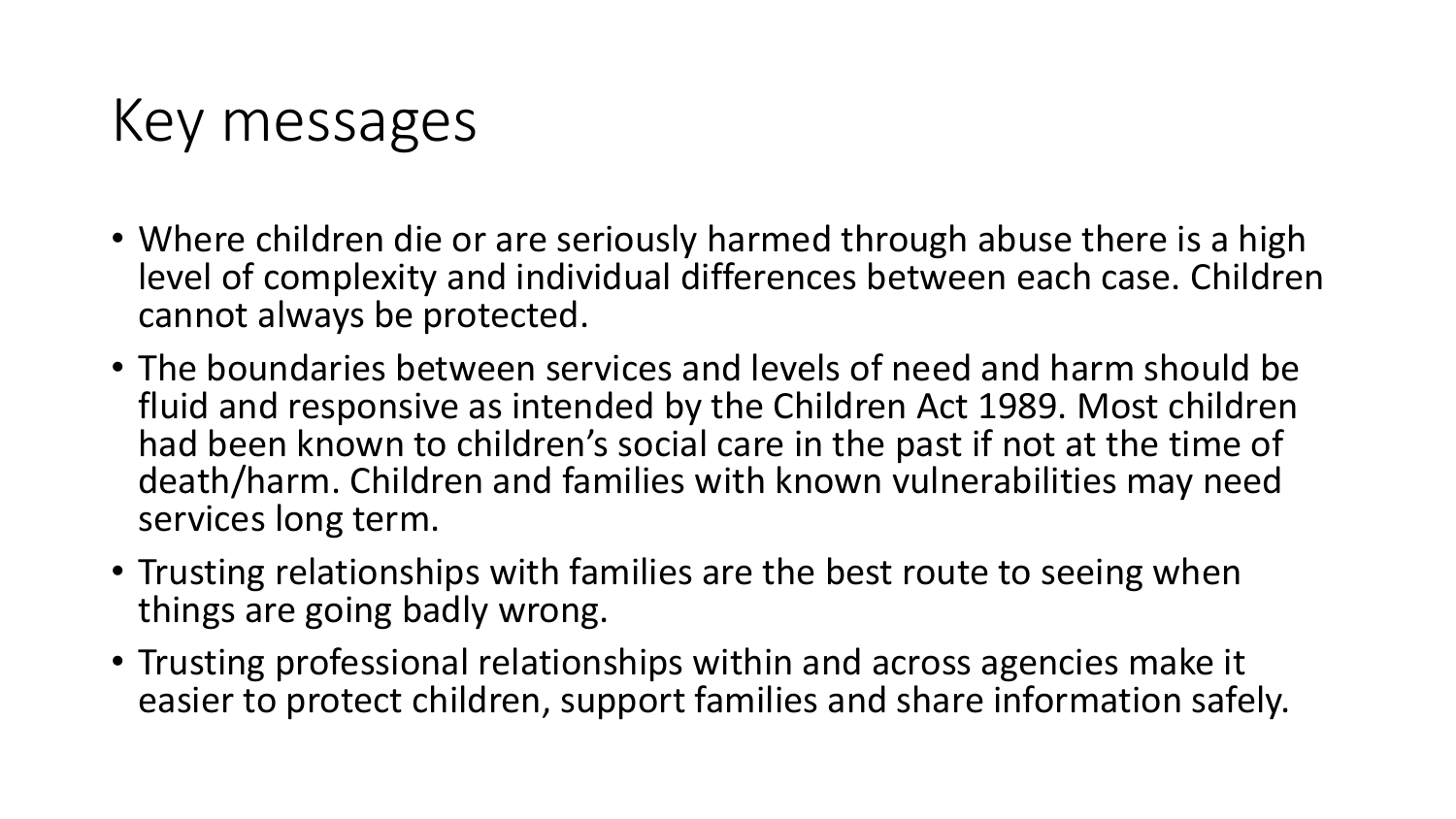## Lessons from the Munro Review

### Eileen Munro Emeritus Professor of Social Policy London School of Economics

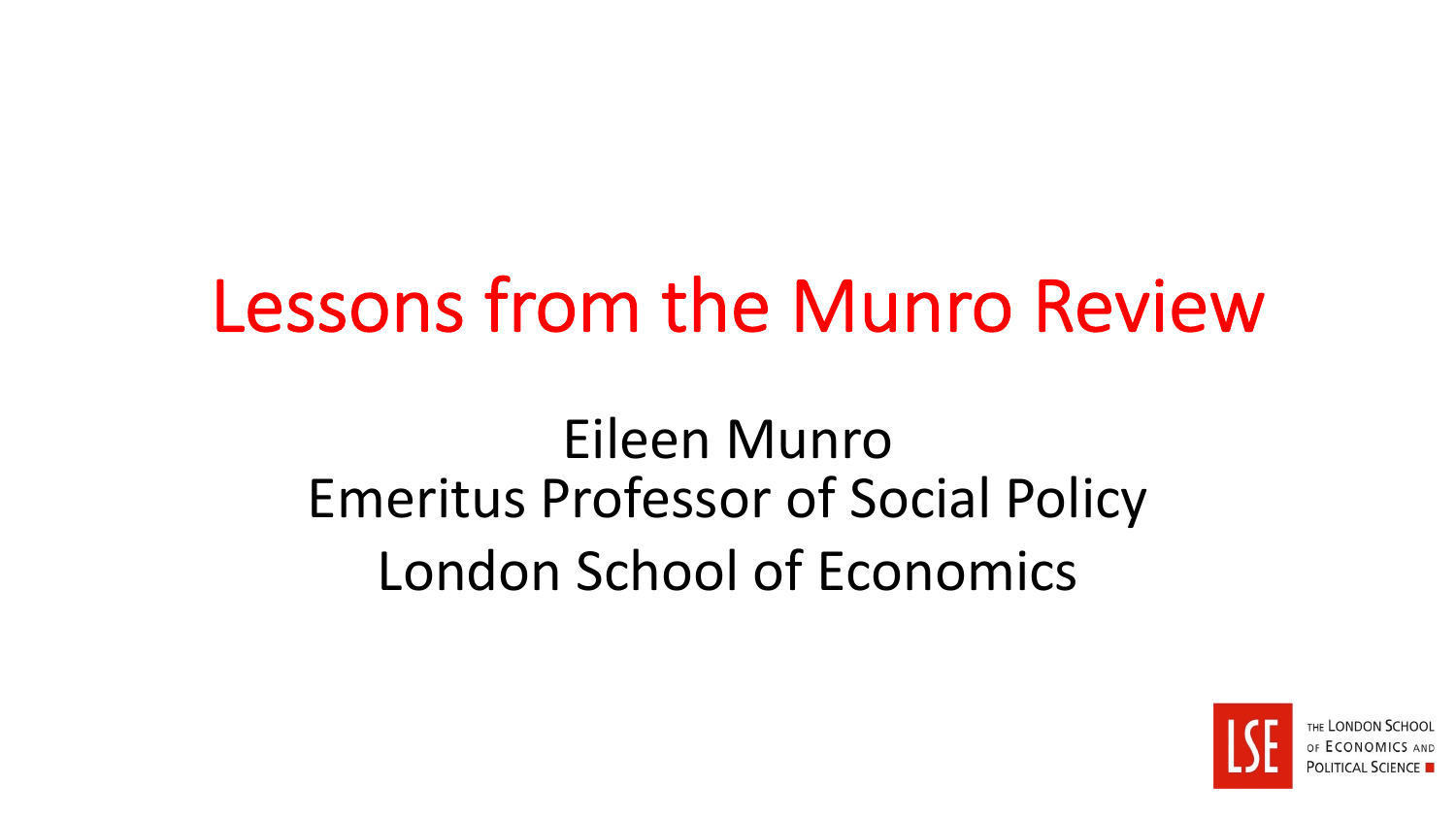## The Munro Review 2011: What I did

A systems analysis: i.e this looks NOT at the structure but the causal links, the interactions and feedback loops between parts of the system. Changing the structure while leaving the dynamics the same won't lead to change in practice.



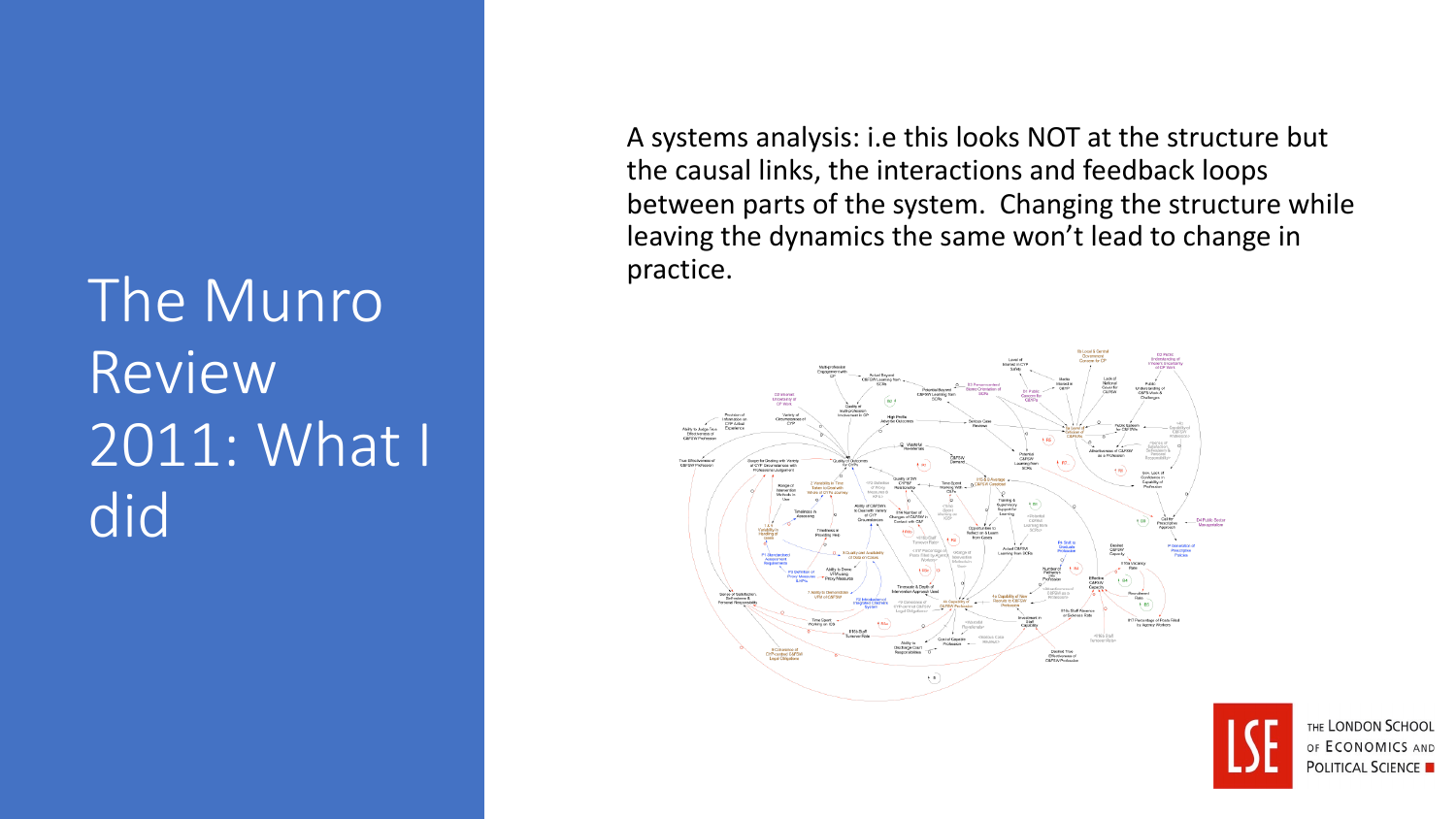### Findings

A system where the focus had slowly shifted from children's safety and well -being to processes, leading to compliance with procedures squeezing out time for forming respectful and helpful relationships with children and their families.

The feedback loops from front line workers and families that reported this disfunction were outweighed by the inputs from the DfE, Ofsted and SCRs.

The unavoidable uncertainty in child protection work was hidden by a culture that treated compliance with procedures as safe practice, providing the 'due diligence' defence.

Anxiety about making fallible judgments led to over-referral and over -investigation, with insufficient focus on engaging constructively with families and helping them – failing to meet the ambition of the 89 Children Act of working collaboratively as much as possible.



THE LONDON SCHOOL OF ECONOMICS AND **POLITICAL SCIENCE**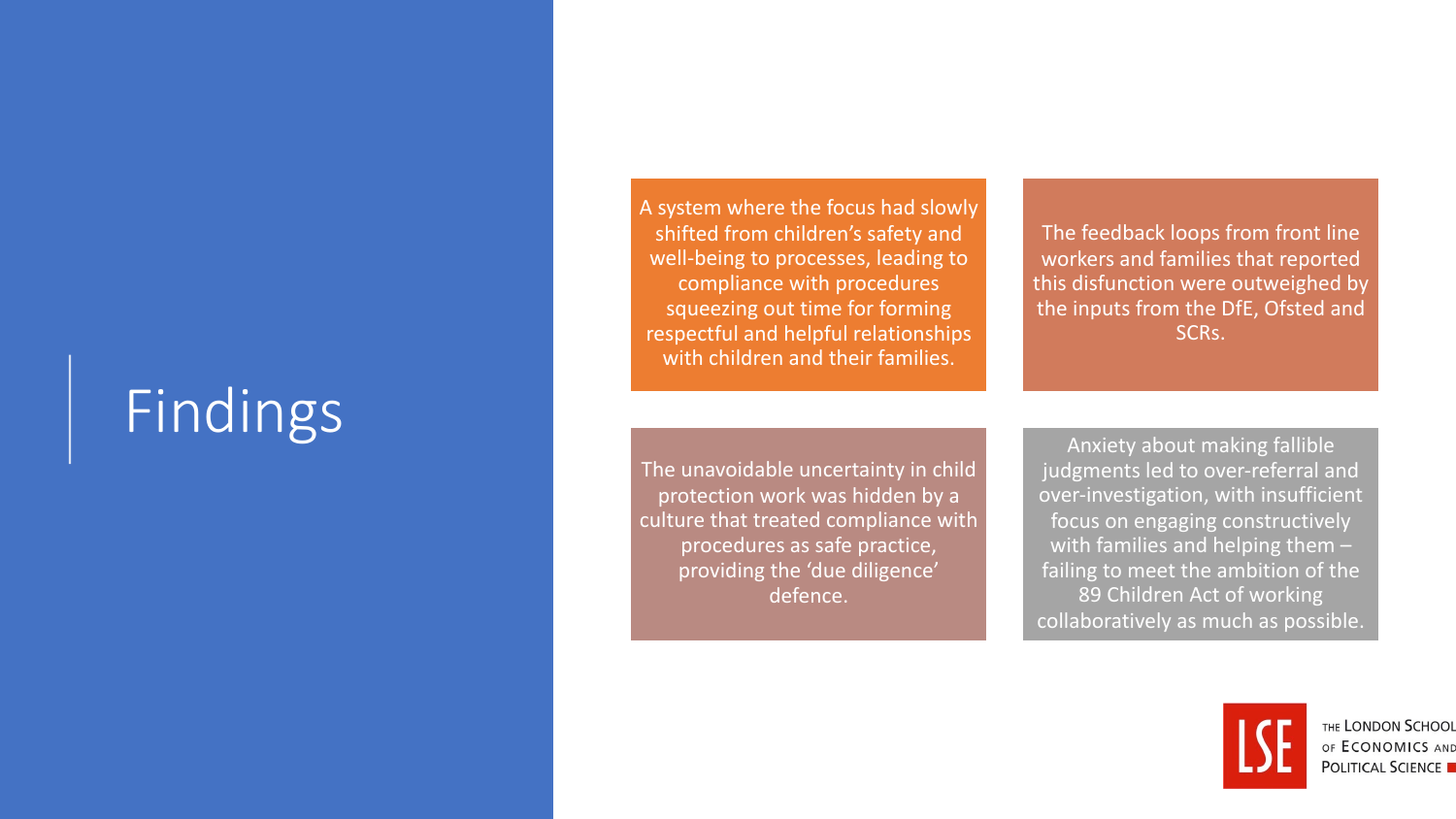### What I recommended:

An understanding and acceptance of the unavoidable uncertainty and fallibility of professional judgments and the role of supervision/teams in improving them.

A major reduction in Working Together to create more opportunity for creativity in CSCs at both managerial and worker-family level.

A change in the inspection framework to look for evidence of quality and impact.

A whole system reform of each CSC to embed a clear practice framework and to shift the organizational focus from compliance to impact on children and families

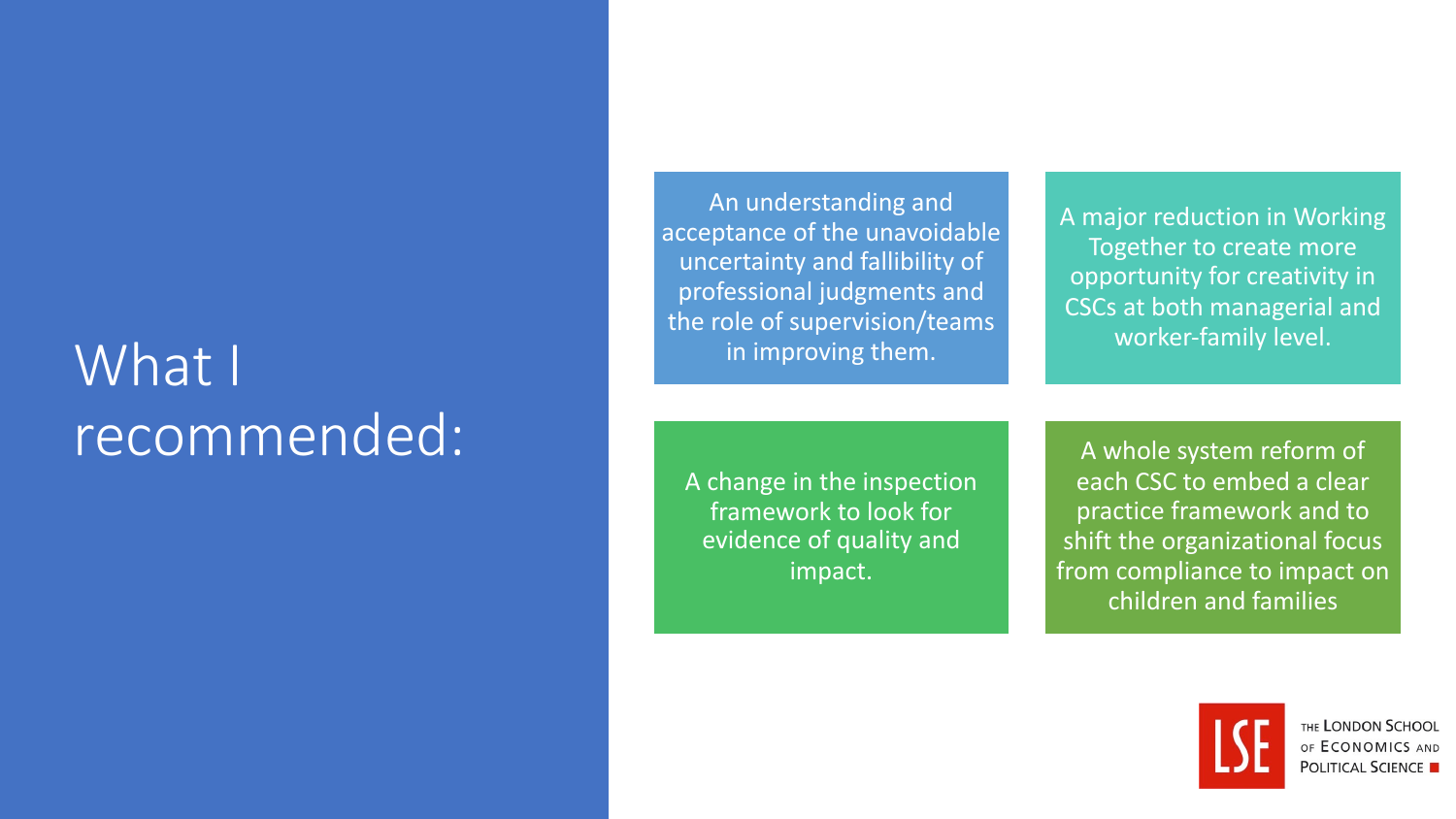What has happened

- Major reduction in rules
- Ofsted focus on impact on children and families
- 40% funding cuts and increased referrals
- Some CSCs have made whole system change with 'outstanding' (Ofsted judgement) results
- Too few have done so
- Current review should explore why so few have changed and how to spread the confidence and expertise to reform

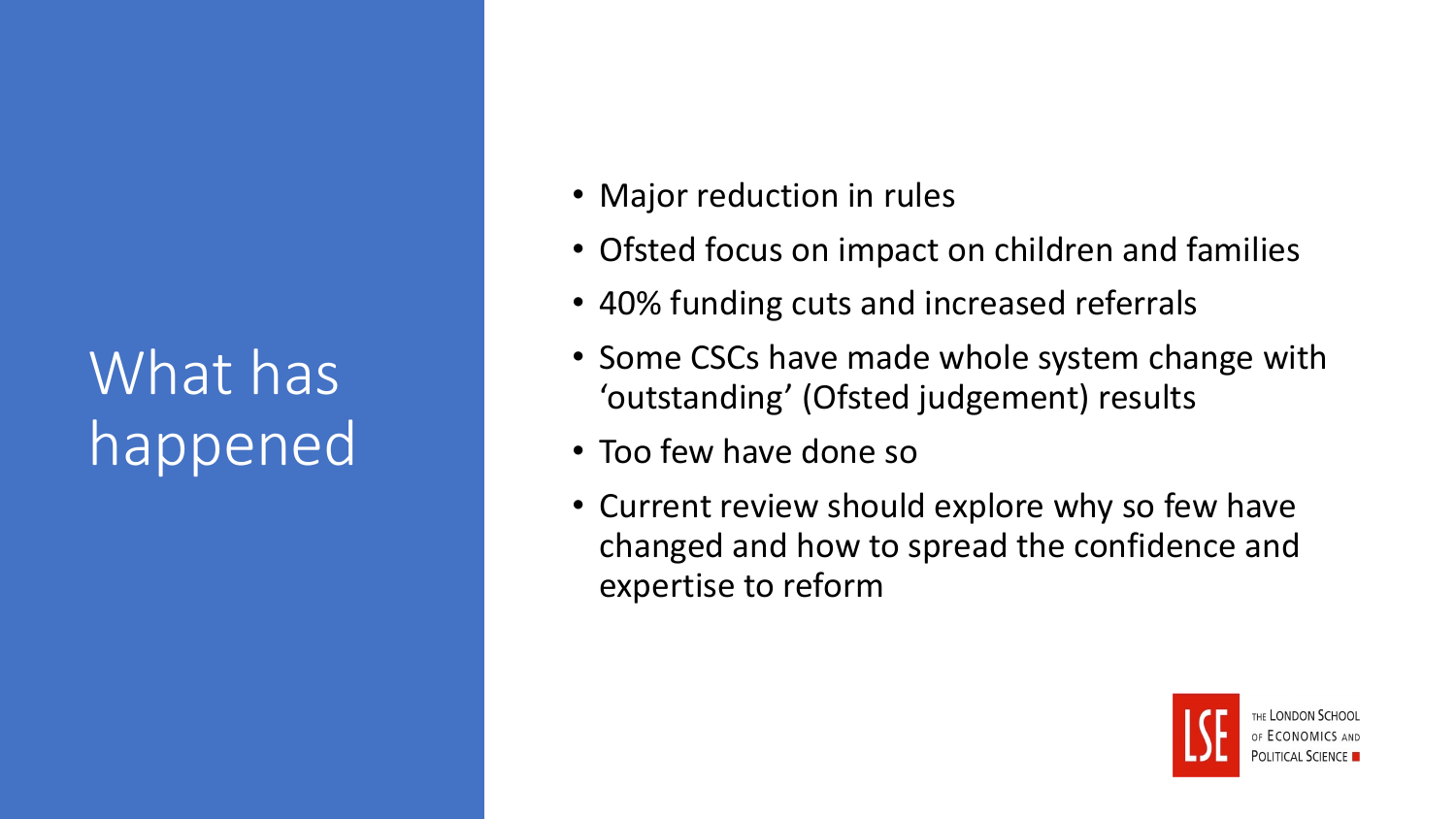

Where opportunity creates success

# Social Work Practices: An Experiment in Outsourcing

Nicky Stanley, Professor of Social Work, University of Central Lancashire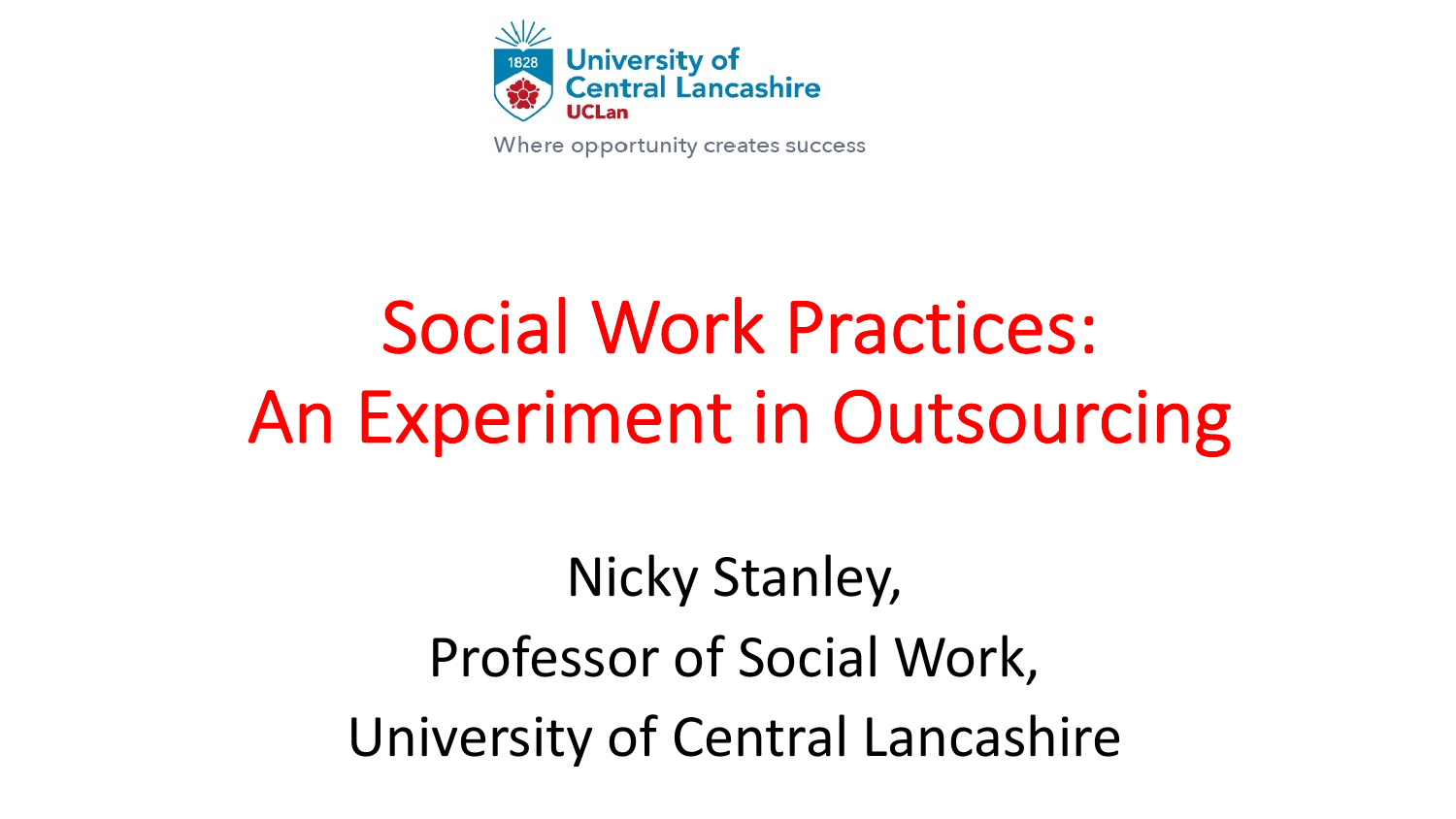2009-10: Social Work Practices (SWPs) for looked after children & care leavers

 $CYPA 2008 -$  permitted LAs to transfer statutory responsibilities for children in out-of-home care to independent social work led organisations.

SWPs to operate outside local authority management akin to GP practices.

- Difficulties in tendering & recruiting SWPs: only 5 of the 9 SWPs planned were commissioned.
- Variety of models:
	- 2 professional practice (one private, one social enterprise)
	- 2 managed by voluntary organisations
	- 1 stayed within LA: in-house model
- **Evaluation 2009-12** (Stanley et al 2013)**:** 5 SWP pilots matched with comparison LAs; 225 interviews with LAC; interviews with parents; SWP staff; commissioners; IROs; other professionals; EAG members; staff and carers surveyed; analysis of care plans, DfE 903 data and SWP workforce data.
- **2014:** 3 pilots did not have contract renewed; in-house SWP absorbed back into LA; only one pilot still operational.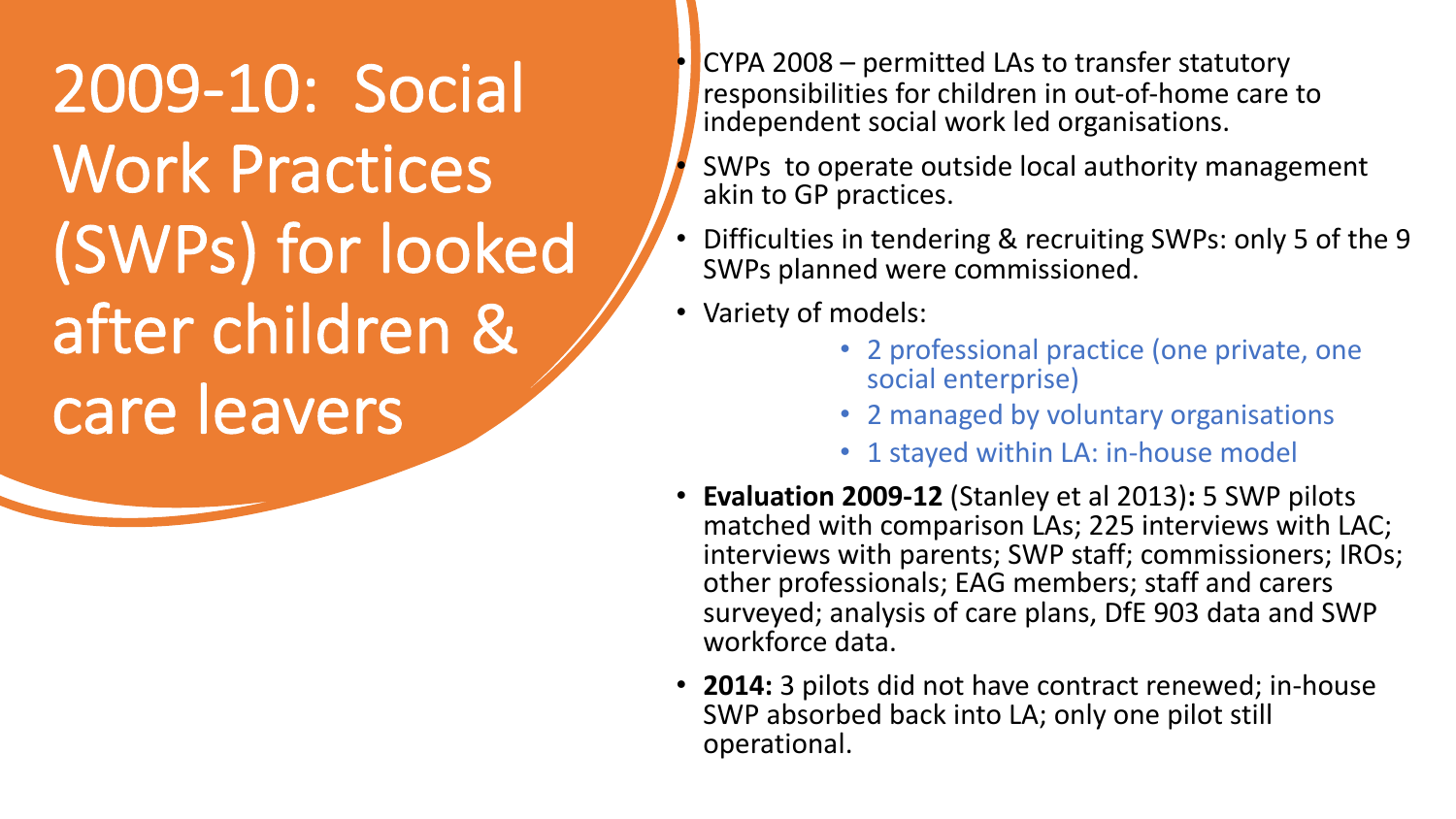## Key Measures for Children & Young People

**Quality of Relationships:** vast majority of CYP in both SWPs and comparison sites reported allocated workers **listened to them, cared about them and did their best:** 

*"She's been out looking for me at like God knows what time in the morning…so she, she's not like other social workers."* (Care leaver, SWP)

*"by the time I'd come back …my flat was fully decorated and carpeted and everything and she wasn't even at work…she goes out of her way like for people"*(Care leaver, comparison site)

**Accessibility:** No differences between SWPs and comparison sites – differences reported between SWPs and between workers.

**Continuity:** SWP children more likely to report worker continuity in last year but staff turnover high in 2 SWPs and continuity undermined by changes of key worker on transfer in and out of SWPs:

*"I think the Social Services doesn't really think about the kids, I think they just think about themselves because think about it, I knew [my social worker] nearly all my life yeah, and then they just go and change it"* (Looked after 14 yr old, SWP)

Most SWPs successful in reducing placement changes in year 1 but not in SWP using incentives to cut placement costs and private sector placements.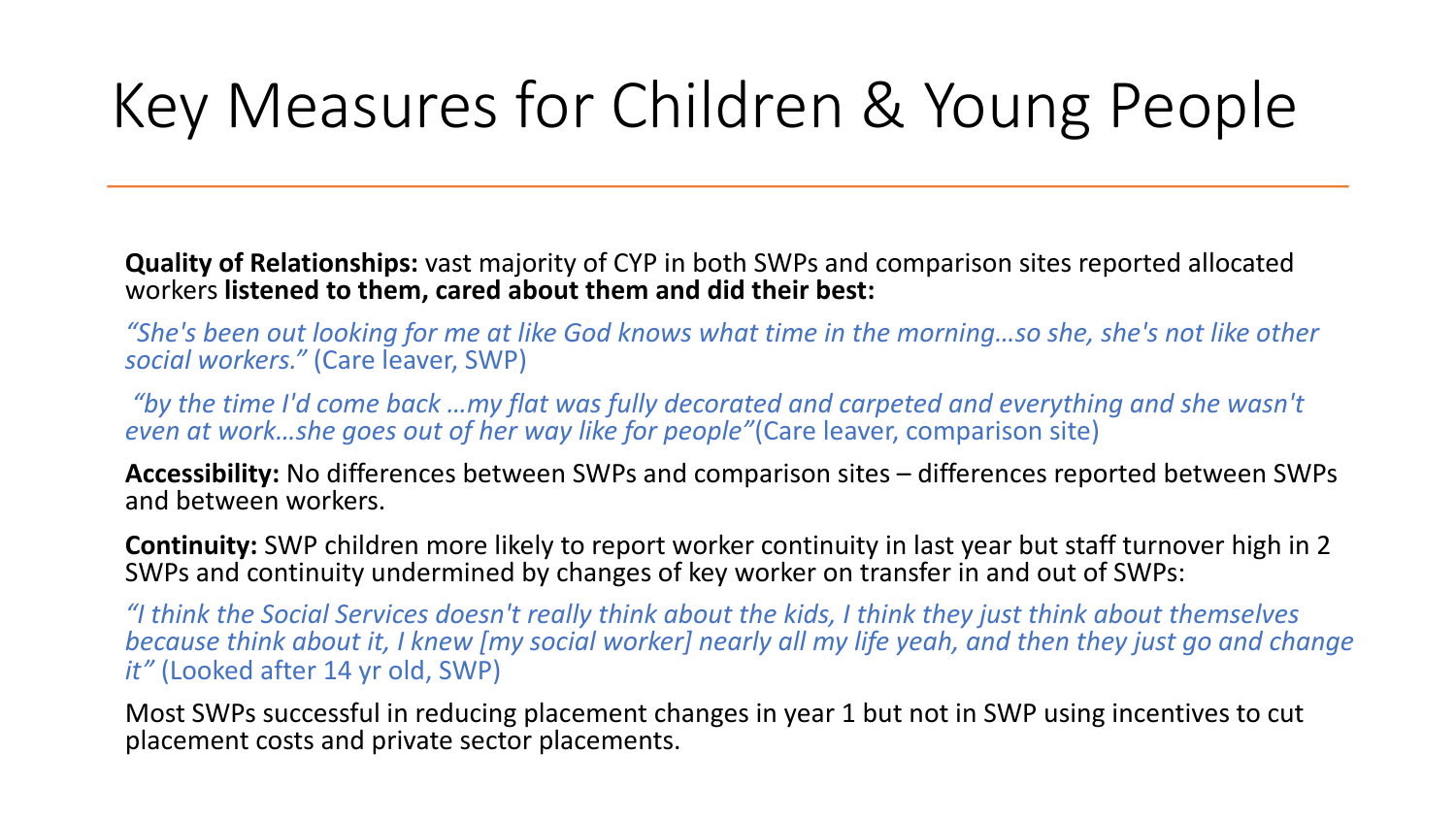## Organisational Measures

- SWPs remained highly dependent on LAs for start-up and survival:
	- Most successful SWP high level of support from LA
	- Least successful SWP low level of support from LA
- SWPs reliant on LAs for supervision, training, legal services, insurance, IT, out-of-hours services; premises & equipment; job security; advice on complex cases and child protection work
- No evidence that SWPs reduced costs.
- No differences between SWP staff and comparison site staff in time spent on form-filling
- Staff morale higher on some measures in SWPs but counteracted by higher job insecurity
- Staff satisfaction linked to:
	- opportunities for direct work with CYP
	- supervision and workplace support
	- smaller caseloads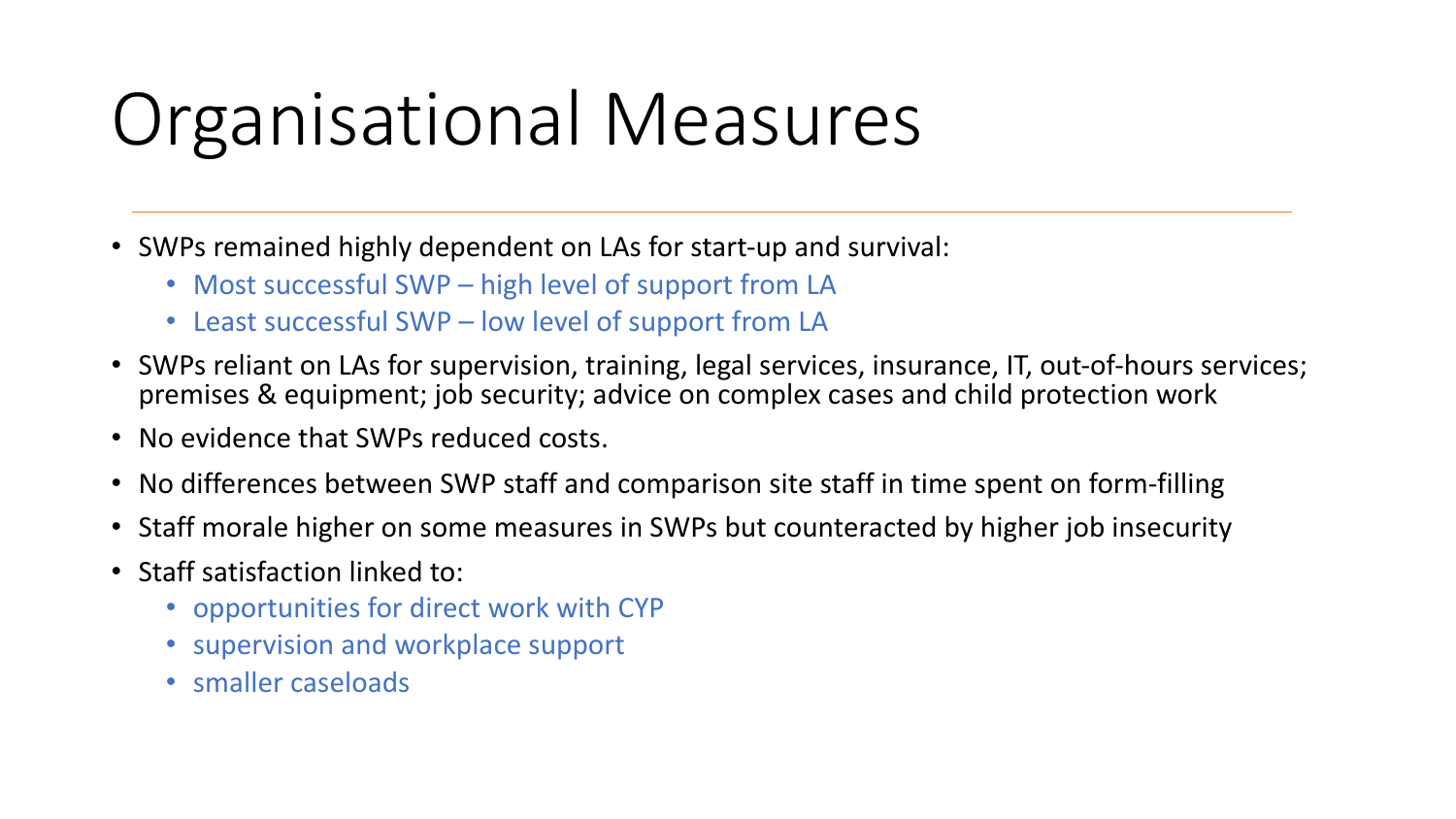# Key Messages

- SWPs did not achieve full independence: public and independent sectors interdependent.
- Smaller case loads, supervision and direct work with children & families increase staff satisfaction - these characteristics are determined by level of resource.
- No differences between SWPs and LA controls in quality of relationships & accessibility to children & families.
- Outsourcing does not make for continuity of relationships or organisation – SWPs proved fragile & unsustainable: LAs better placed to offer continuity.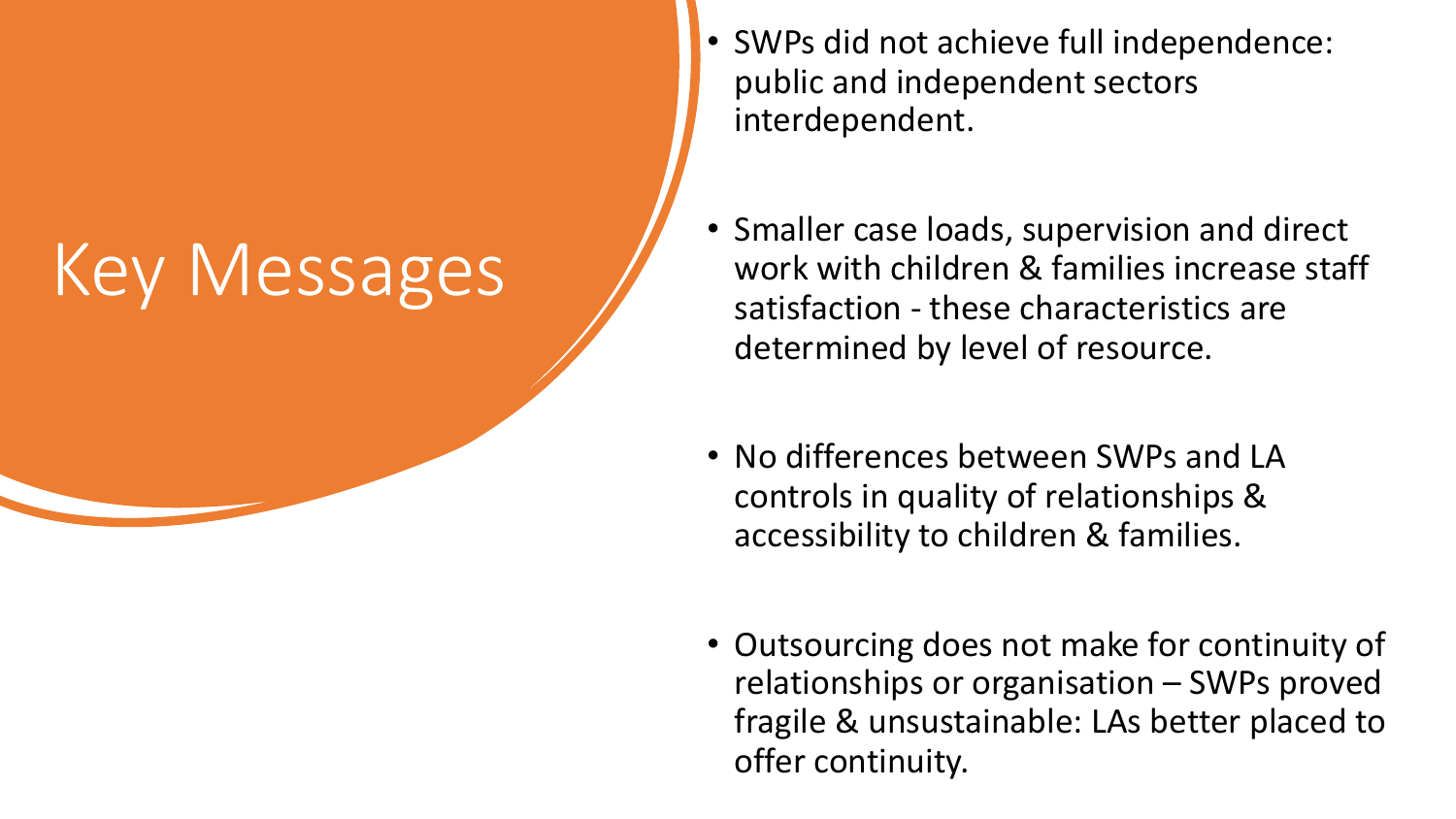### THE CHAT COMMENTS

#### **LOUISE BROWN**

#### **PROFESSOR OF INTERNATIONAL SOCIAL WORK AND INNOVATION**

### **UNIVERSITY OF BATH**

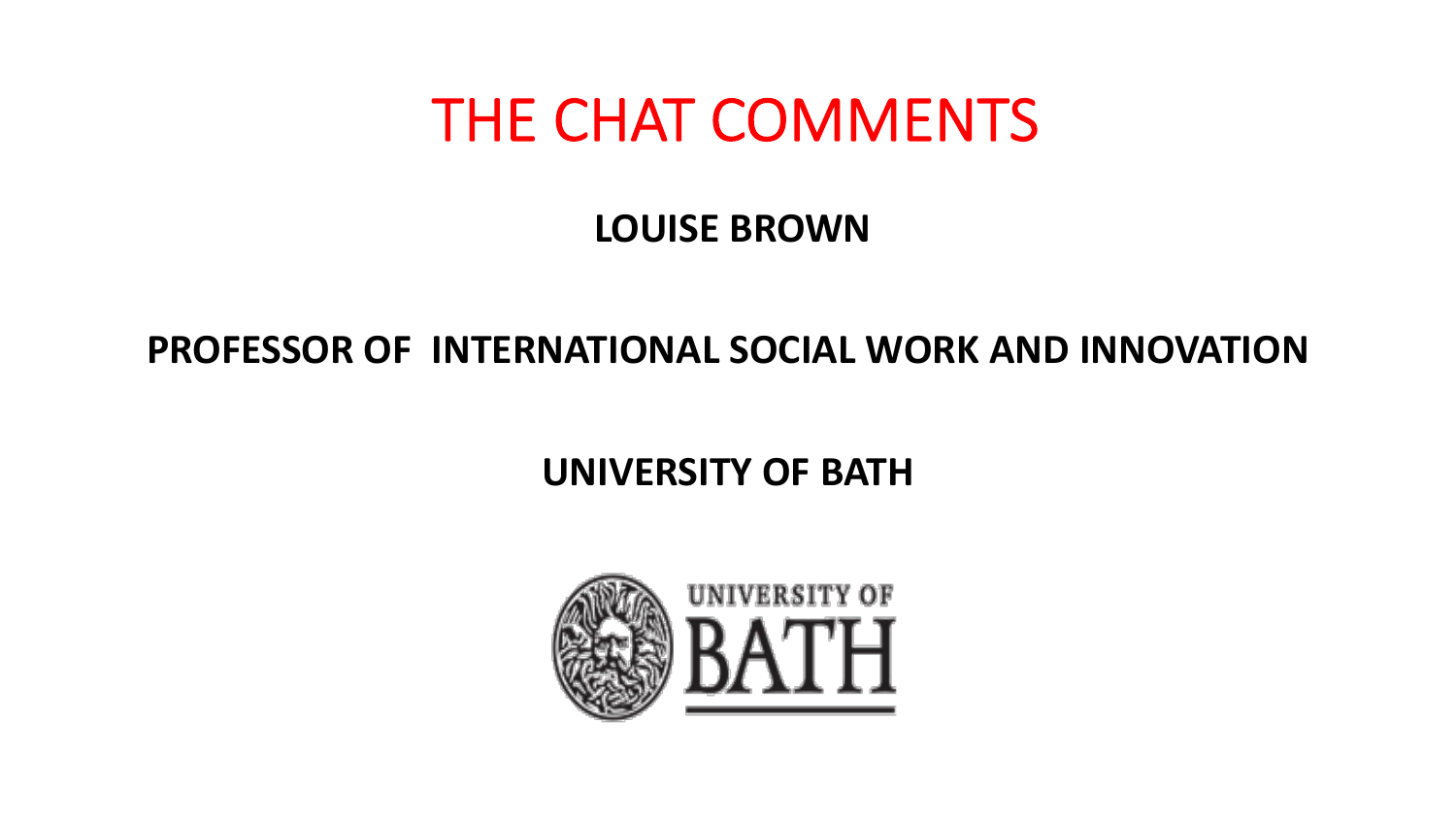## REFLECTIONS AND BIG MESSAGES

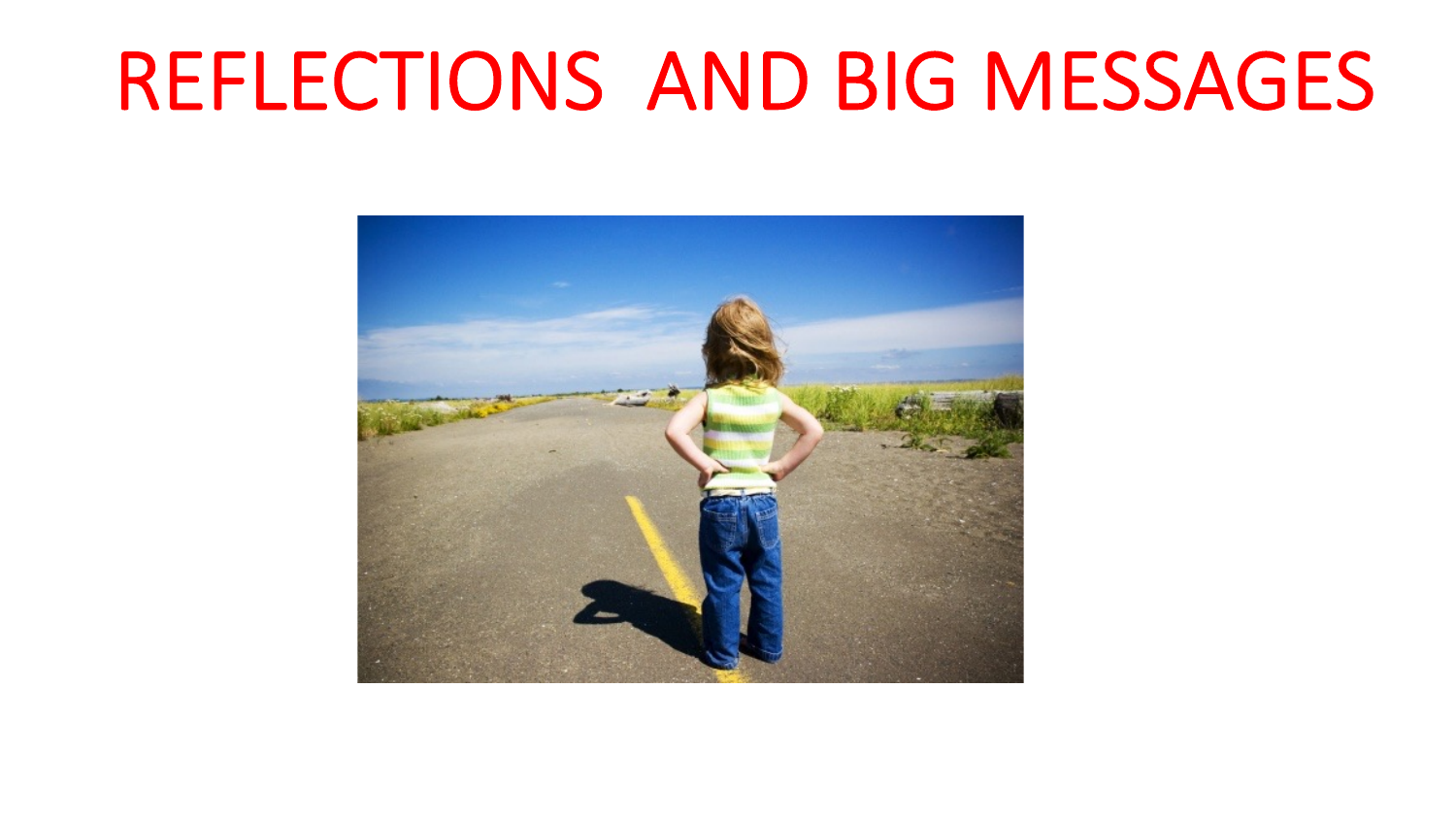# REFLECTIONS AND BIG MESSAGES

•**CONTINUITY AND STABILITY**

•**BE WARY OF FRAGMENTATION**

•**CONFIDENCE TO WORK WITH UNCERTAINTY**

•**RELATIONSHIPS AND RESOURCES**

•**CAPACITY, CASH AND TIME**